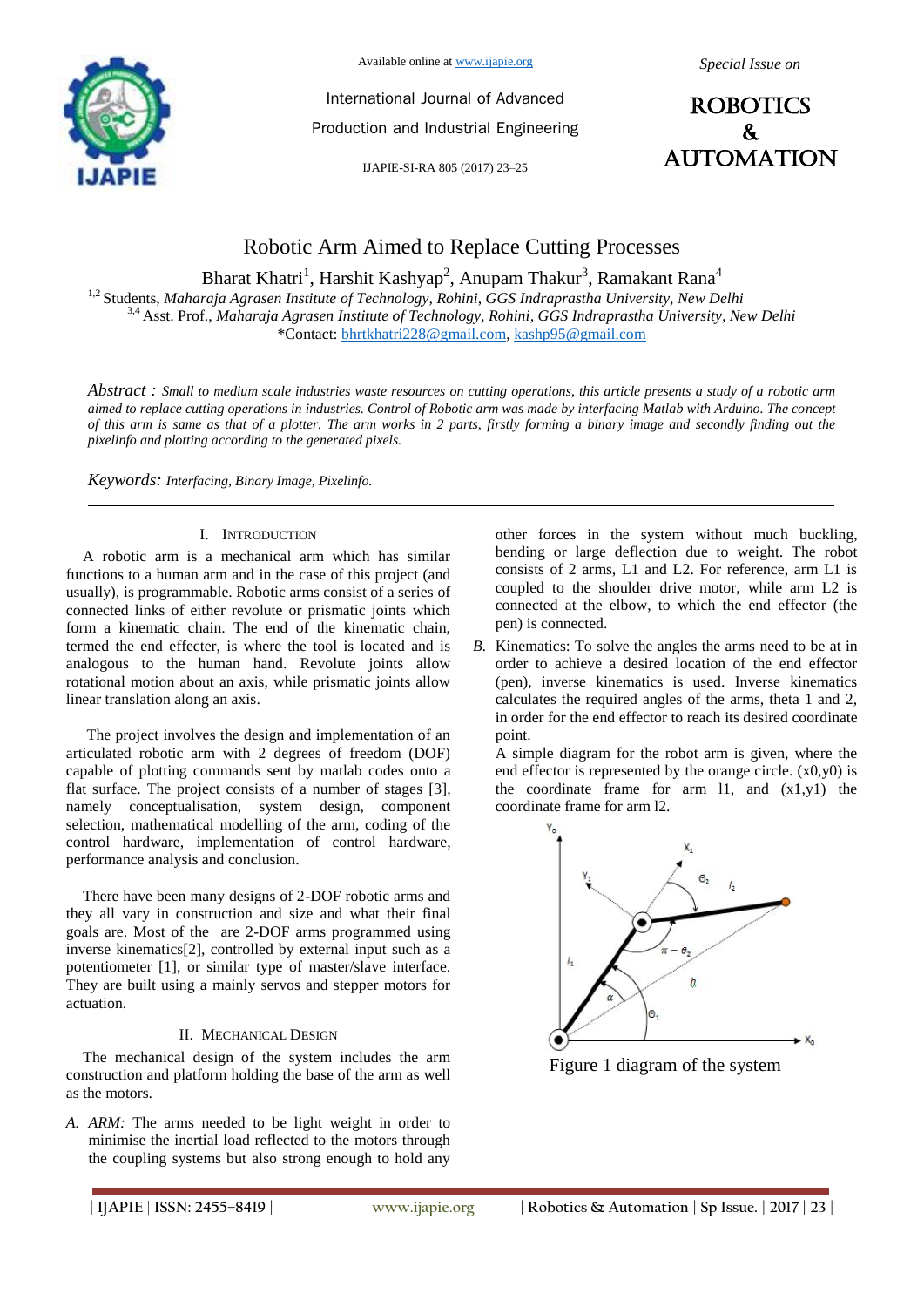*Bharat Khatri et al., International Journal of Advanced Production and Industrial Engineering*

Solving kinematic equations we get,

$$
\theta_2 = \pi - \cos^{-1}\left(\frac{L_1^2 + L_2^2 - h^2}{2L_2L_1}\right) \tag{1}
$$

$$
\Theta_p = \text{atan2}(x_p, y_p) \tag{2}
$$

Where,

$$
\theta_1 = \Theta_p + \alpha \tag{3}
$$

$$
\alpha = \cos^{-1}\left(\frac{L_1^2 + h^2 - L_2^2}{2L_1h}\right) \tag{4}
$$

*C.* Dynamic solution:



Figure 2 Dynamic system

$$
\tau_1 = \ddot{\theta}_1 \left( \frac{1}{2} I_A + \frac{1}{2} I_D + \frac{1}{2} m_2 l_1^2 + m_2 l_1 l_{m2} c_2 + \frac{1}{2} m_2 l_{m2}^2 \right) + \ddot{\theta}_2 \left( \frac{1}{2} I_D + m_2 l_1 l_{m2} c_2 + \frac{1}{2} m_2 l_{m2}^2 \right) \tau_2 = \ddot{\theta}_2 \left( \frac{1}{2} I_D + \frac{1}{2} m_2 l_{m2}^2 \right) + \ddot{\theta}_1 \left( \frac{1}{2} I_D + m_2 l_1 l_{m2} c_2 + \frac{1}{2} m_2 l_{m2}^2 \right) \dots \dots \dots \dots \tag{5}
$$

It is clear from these equations, that the torque is dependent on the acceleration/deceleration as well as the mass, lengths of certain mass moment points away from other points and inertia of the arms.

#### MODELLING

*Modelling of Robotic arm:*

Modelling was performed in SolidWorks 2013 using solid part modelling*.*

The model designed has 2 links and a path in shape of a tshirt on which the end effector was animated to simulate motion*.*



Figure 3 Screenshot of robot with path



Figure 4 After rendering the model

## III. RESULTS

To get converted image consisting of pixel information of all the detected 1's the input image is first converted to .png extension. Then the image is placed in Matlab directory after the program is run, the program first finds the edges in the image then converts it into binary form, pixels (coordinates) of 1's in the image are found out then the converted image is displayed in computer's screen, the pixel information is then sent to arduino board via AB type serial cable.



Figure 5 Input image in .png extension